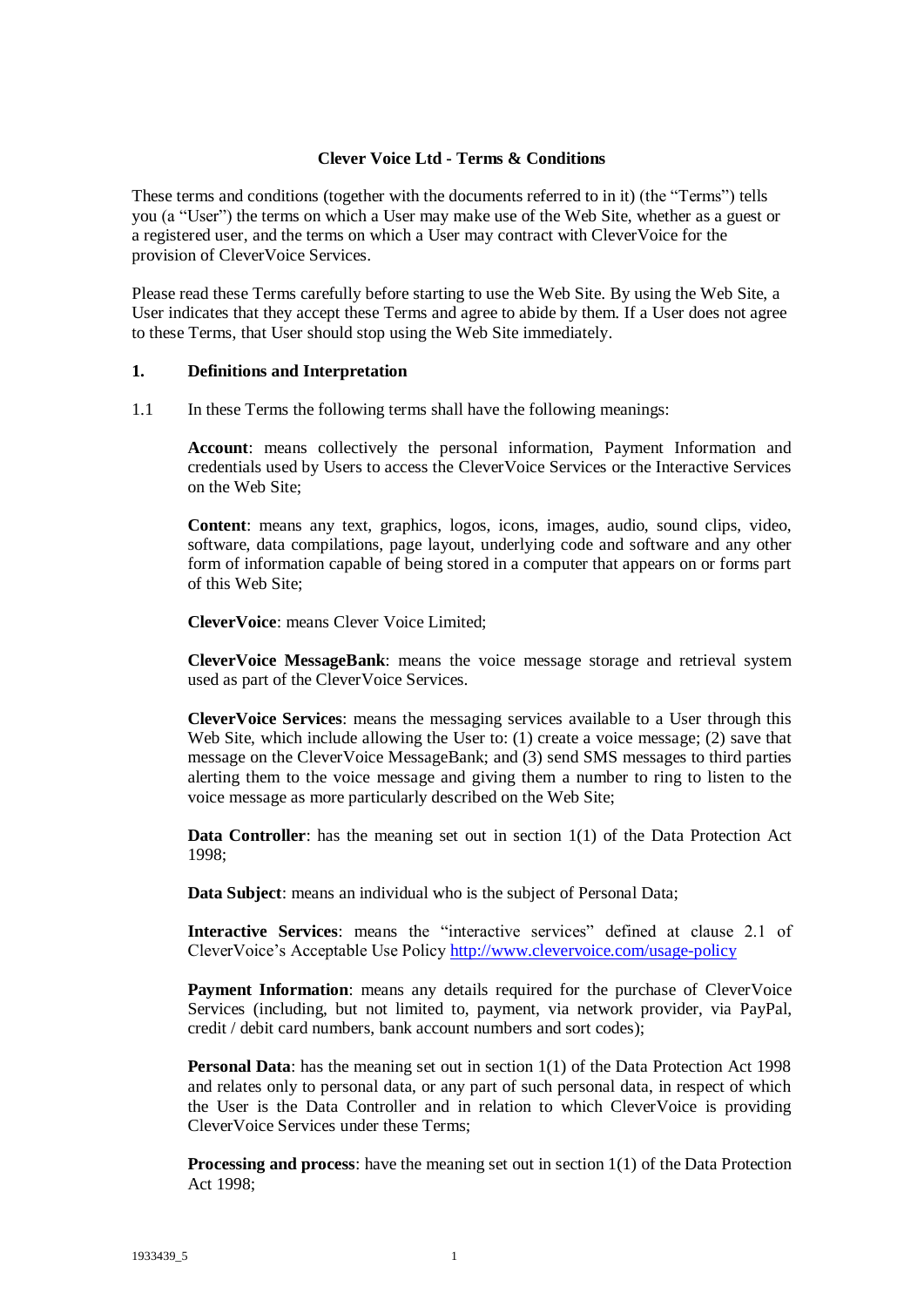**User**: means any third party that accesses the Web Site and who is not employed by CleverVoice (and acting in the course of that employment);

**Web Site**: means the web site www.clevervoice.com and any sub-domains of this site unless expressly excluded by their own terms and conditions.

### **2. Information about CleverVoice**

2.1 The Web Site is owned and operated by CleverVoice. CleverVoice is a limited company registered in England and Wales under company number 07465203 and has its registered office and trading address at 12 Centrus, 7 Felsham Road, London, SW15 1AX. CleverVoice's VAT number is 110766929.

### **3. Accessing the Web Site**

- 3.1 Access to the Web Site is permitted on a temporary basis, and CleverVoice reserves the right to withdraw or amend the services they provide on the Web Site without notice. CleverVoice will not be liable if for any reason the Web Site is unavailable at any time or for any period.
- 3.2 From time to time, CleverVoice may restrict access to some parts of the Web Site, or the entire Web Site, to Users who have registered with CleverVoice.
- 3.3 If a User chooses, or is provided with, a user identification code, password or any other piece of information as part of CleverVoice's security procedures, the User must treat such information as confidential, and the User must not disclose it to any third party. CleverVoice has the right to disable any user identification code or password, whether chosen by the User or allocated by CleverVoice, at any time, if in CleverVoice's opinion the User has failed to comply with any of the provisions of these Terms.
- 3.4 When using the Web Site, the Interactive Services or the CleverVoice Services, the User must comply with the provisions of CleverVoice's acceptable use policy <http://www.clevervoice.com/usage-policy>
- 3.5 If the User, in any way, uses the Web Site, the Interactive Services or the CleverVoice Services in a way that does not comply with the provisions of CleverVoice's acceptable use policy<http://www.clevervoice.com/usage-policy> or these Terms, CleverVoice shall have the right to:
	- 3.5.1 immediately terminate the User's Account;
	- 3.5.2 immediately terminate the User's use of the Web Site, the Interactive Services and the CleverVoice Services; and
	- 3.5.3 cancel, and not refund the cost of, any credits then held in the User's Account.
- 3.6 The User hereby agrees to indemnify and keep indemnified and defend at its own expense CleverVoice against all costs, claims, damages or expenses incurred by CleverVoice or for which CleverVoice may become liable due to any failure by the User or its employees or agents to comply with the provisions of CleverVoice's acceptable use policy <http://www.clevervoice.com/usage-policy> or these Terms (including, but not limited to, clauses 6.7, 6.8, 6.9).
- 3.7 The User is responsible for making all arrangements necessary for the User to have access to the Web Site. The User is also responsible for ensuring that all persons who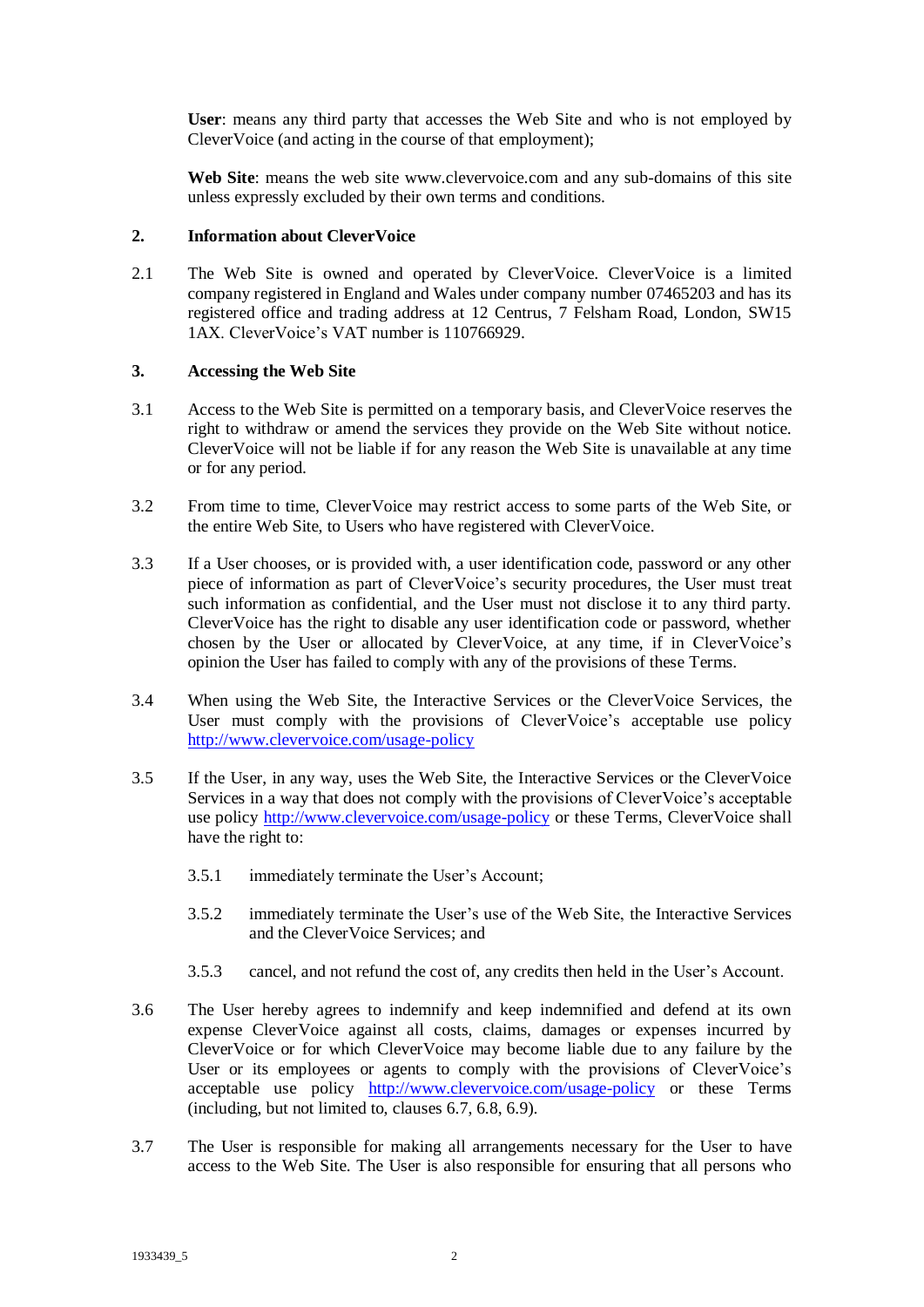access the Web Site through the User's internet connection are aware of these Terms, and that they comply with them.

# **4. Intellectual Property**

- 4.1 CleverVoice is the owner or the licensee of all intellectual property rights in the Web Site, and in the material published on it including, but not limited to, the Content. Those works are protected by copyright laws and treaties around the world. All such rights are reserved.
- 4.2 The User may not download, print off, reproduce, copy, distribute, store or in any other fashion re-use any of the material, described in clause 4.1 above, without the express written permission of CleverVoice, or their licensors (if applicable).
- 4.3 The User may draw the attention of others within their organisation to material posted on the Web Site.
- 4.4 If the User downloads, prints off, reproduces, copy's, distributes, stores or in any other fashion re-uses any part of the Web Site in breach of these Terms, their right to use the Web Site will cease immediately and the User must, at CleverVoice's option, return or destroy any copies of the materials the User has made.

#### **5. Reliance on information posted**

5.1 Commentary, the Content and other materials posted on the Web Site are not intended to amount to advice on which reliance should be placed. CleverVoice therefore disclaims all liability and responsibility arising from any reliance placed on such materials by any User or other visitor to the Web Site, or by anyone who may be informed of any of its contents.

#### **6. Use of the Interactive Services and the CleverVoice Services**

#### **Uploading material**

6.1 Whenever a User makes use of a feature that allows the User to upload material to the Web Site, or to make contact with other users of the Web Site or any other third party (including via the Interactive Services or the CleverVoice Services), the User must comply with the content standards set out in CleverVoice's acceptable use policy [http://www.clevervoice.com/usage-policy.](http://www.clevervoice.com/usage-policy)

The User warrants that any such contribution does comply with those standards, and the User indemnifies CleverVoice for any breach of that warranty.

- 6.2 Any material a User uploads to the Web Site or the Interactive Services, but not the CleverVoice Services, will be considered non-confidential and non-proprietary, and CleverVoice has the right to use, copy, distribute and disclose to third parties any such material for any purpose.
- 6.3 CleverVoice also has the right to disclose a User's identity to any third party who is claiming that any material posted or uploaded by that User to the Web Site, the Interactive Services or the CleverVoice Services constitutes a violation of their intellectual property rights, or of their right to privacy or is defamatory.
- 6.4 CleverVoice will not be responsible, or liable to any third party, for the content or accuracy of any materials posted by any User to the Web Site, the Interactive Services or the CleverVoice Services.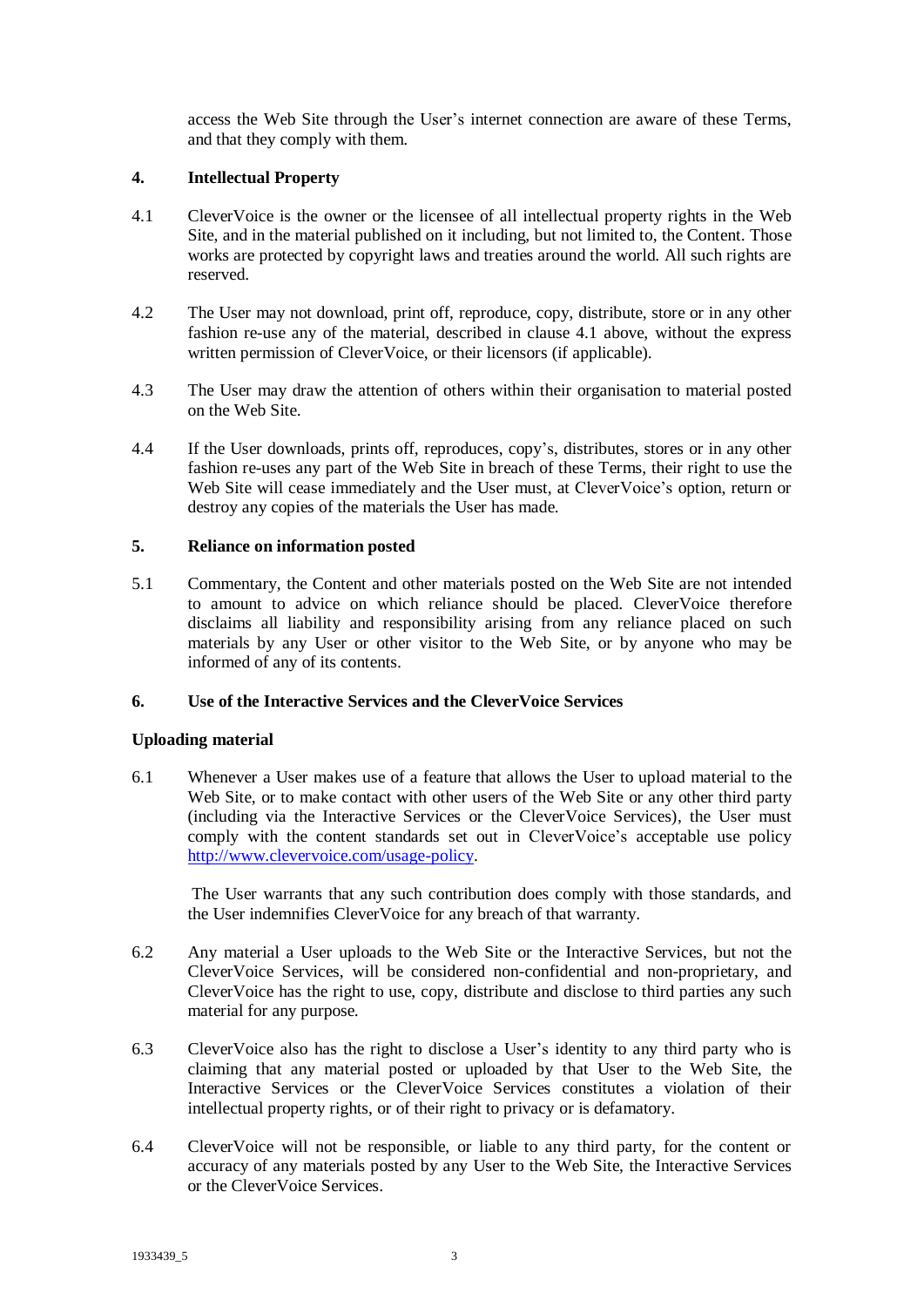6.5 CleverVoice has the right to monitor and remove any material or posting a User makes on the Web Site, the Interactive Services or the CleverVoice Services if, in CleverVoice's opinion, such material does not comply with the content standards set out in CleverVoice's acceptable use policy<http://www.clevervoice.com/usage-policy>

### **Account and Unauthorised Access**

- 6.6 In order to procure CleverVoice Services or use the Interactive Services, Users are required to create an Account which will contain certain personal details and Payment Information which may vary based upon the Users use of the Web Site (as CleverVoice may not require Payment Information until the User wishes to make a purchase). By continuing to use this Web Site or by the creation of an Account, the User represents and warrants that (1) all information they submit is accurate and truthful; (2) they have permission to submit Payment Information where permission may be required; and (3) they will keep this information accurate and up-to-date.
- 6.7 User's are only able to use the CleverVoice Services if they are at least 18 years old, are resident in England or Wales, are accessing the Web Site from England or Wales, are only using the CleverVoice Services to contact recipients in England or Wales and have the necessary consent of each and every recipient, of the SMS and voice messages, to contact them by electronic means.
- 6.8 By creating an Account and by using the CleverVoice Services, the User warrants that:
	- (a) they are legally capable of entering into binding contracts;
	- (b) they are at least 18 years old;
	- (c) they have the necessary consent of each and every recipient, of the SMS and voice messages, to contact them by electronic means.
- 6.9 Where the User is using the CleverVoice Services to send SMS messages to recipients:
	- (a) where the User has obtained the contact details of the recipient of that SMS message in the course of the sale or negotiations for the sale of a product or service to that recipient; and
	- (b) where the direct marketing is in respect of the User's similar products and services only;

then the User must follow all relevant legislation relating to Direct Marketing, and if required under this legislation, at the time of each such communication, put the following words at the end of each SMS message: ["text STOP to [telephone number] to unsubscribe"] where the telephone number will accept the message and the recipient will not receive further SMS messages from the User.

- 6.10 Users will not be able to create an Account unless they tick the box indicating that they accept these Terms (including the Privacy Policy and Acceptable Use Policy).
- 6.11 Users should at all times comply with clause 3.3 and CleverVoice accepts no liability for any losses or damages incurred as a result of a User deciding to share their Account details. If Users use a shared computer, CleverVoice recommends that they do not save their Account details in their internet browser.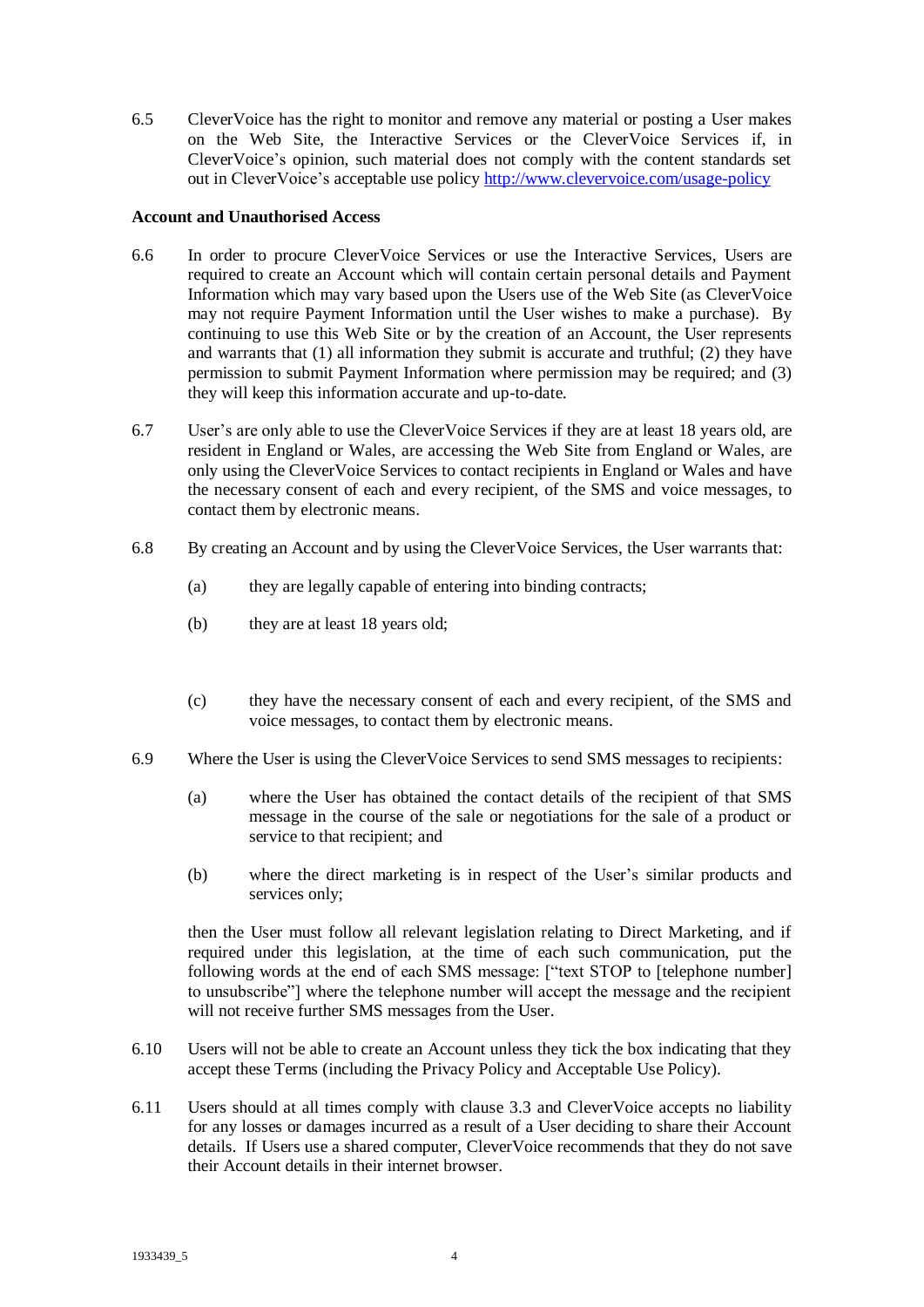- 6.12 If a User has reason to believe that their Account details have been obtained by another without consent, they should contact CleverVoice immediately to suspend their Account and cancel any unauthorised orders or payments that may be pending. Users should be aware that orders or payments can only be cancelled up until provision of the relevant CleverVoice Services has commenced. CleverVoice can be contacted in such cases on: info@clevervoice.com.
- 6.13 In the event that an unauthorised provision of the CleverVoice Services has commenced prior to the User notifying CleverVoice of the unauthorised nature of the order or payment, CleverVoice will suspend provision of the relevant CleverVoice Services. Following investigation, it shall be determined whether or not to cancel the relevant CleverVoice Services and whether, in CleverVoice's sole discretion, to make a full or partial refund of credits.

#### **Data Protection**

- 6.14 The User and CleverVoice acknowledge that for the purposes of the Data Protection Act 1998, the User is the Data Controller and CleverVoice is the data processor in respect of any Personal Data.
- 6.15 CleverVoice shall process the Personal Data only in accordance with the User's instructions from time to time and shall not process the Personal Data for any purpose other than those expressly authorised by the User.
- 6.16 CleverVoice shall take reasonable steps to ensure the reliability of all its employees who have access to the Personal Data.
- 6.17 Each party warrants to the other that it will process the Personal Data in compliance with all applicable laws, enactments, regulations, orders, standards and other similar instruments.
- 6.18 CleverVoice warrants that, having regard to the state of technological development and the cost of implementing any measures, it will:
	- (a) take appropriate technical and organisational measures against the unauthorised or unlawful processing of Personal Data and against the accidental loss or destruction of, or damage to, Personal Data to ensure a level of security appropriate to:
		- (i) the harm that might result from such unauthorised or unlawful processing or accidental loss, destruction or damage; and
		- (ii) the nature of the data to be protected.
	- (b) take reasonable steps to ensure compliance with those measures.
- 6.19 The User agrees to indemnify and keep indemnified and defend at its own expense CleverVoice against all costs, claims, damages or expenses incurred by CleverVoice or for which CleverVoice may become liable due to any failure by the User or its employees or agents to comply with any of its obligations under these Terms.
- 6.20 The User acknowledges that CleverVoice is reliant on the User for direction as to the extent to which CleverVoice is entitled to use and process the Personal Data. Consequently, CleverVoice will not be liable for any claim brought by a Data Subject arising from any action or omission by CleverVoice, to the extent that such action or omission resulted directly from the User's instructions.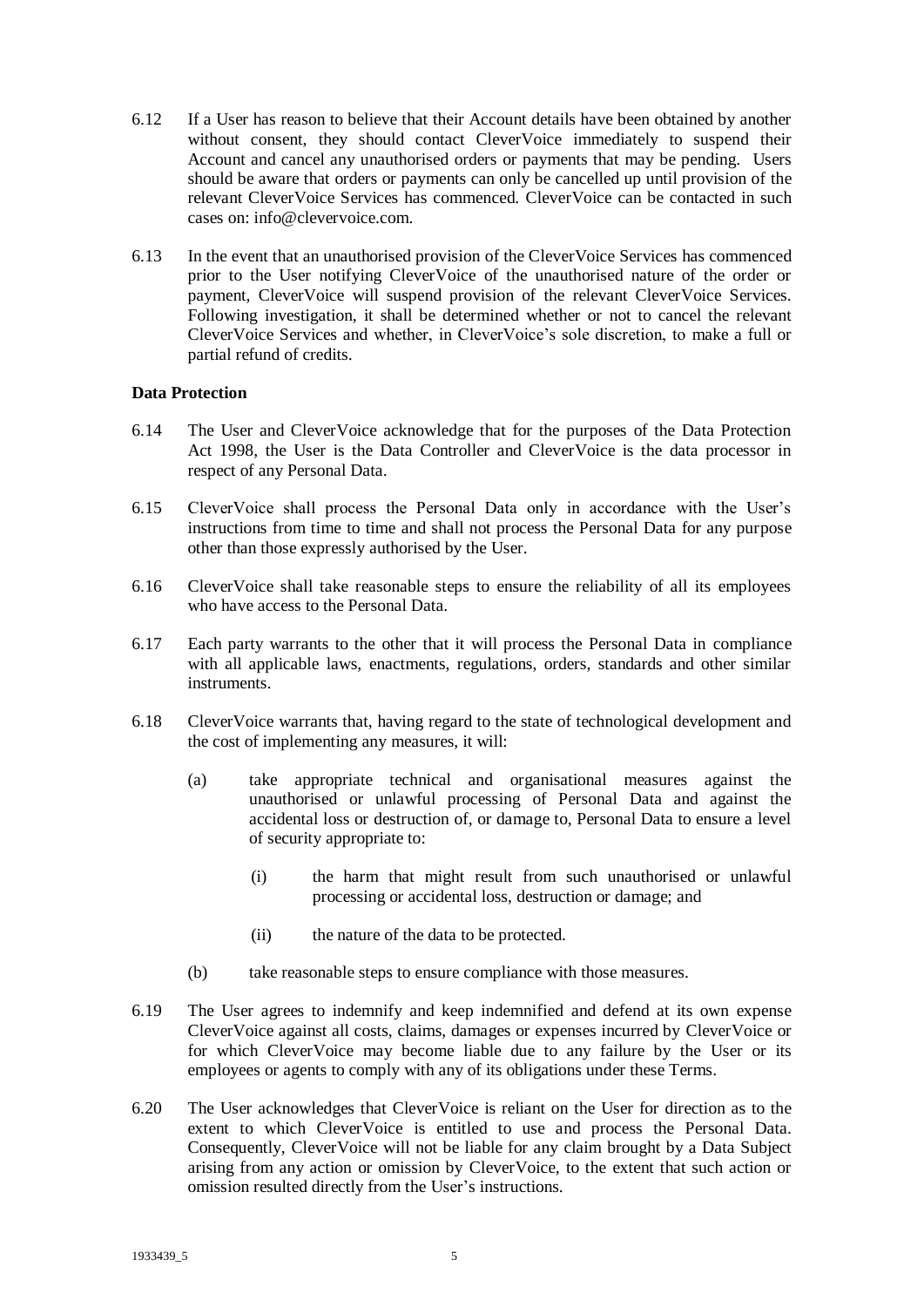- 6.21 CleverVoice may authorise a third party (sub-contractor) to process the Personal Data provided that the sub-contractor's contract:
	- (a) is on terms which are substantially the same as those set out in these Terms; and
	- (b) terminates automatically on termination of these Terms for any reason.

#### **Provision of CleverVoice Services**

- 6.22 Users may make use of the CleverVoice Services in exchange for the number of credits set out on the Web Site from time to time.
- 6.23 Users may purchase credits in the amounts and at the prices set out on Web Site from time to time (on the "credits" page available when a User has logged in to their Account). Users must use credits in exchange for CleverVoice Services within 24 months of those credits being purchased. CleverVoice reserves the right to cancel such credits without refund after that period.
- 6.24 Unless otherwise stated, all prices, for the purchase of credits on the Web Site, do not include VAT which shall be charged in addition to those prices. All pricing information on the Web Site is correct at the time of going online. CleverVoice reserves the right to change prices for purchasing credits, the number of credits required to procure CleverVoice Services and alter or remove any special offers from time to time and as necessary.
- 6.25 In the event that the number of credits required to procure CleverVoice Services is changed during the period between an order being placed and CleverVoice processing that order and taking the credits from the Users Account, provision of CleverVoice Services shall commence as per the Users order and the User's Account will be deducted the original number of credits.
- 6.26 Unless otherwise detailed on the Web Site, provision of CleverVoice Services shall only commence when the required number of credits have been deducted from the Users Account and full payment for those credits has been received by CleverVoice.
- 6.27 No part of the Web Site is intended to constitute a contractual offer capable of acceptance. A User's order constitutes a contractual offer and CleverVoice's acceptance of that offer is deemed to occur upon CleverVoice sending a dispatch email ("Dispatch Confirmation") to the User indicating that the User's order has been fulfilled and/or credits have been added to the User's Account. The contract between the User and CleverVoice for the provision of the relevant CleverVoice Services ("Contract") will only be formed when CleverVoice sends the User the Dispatch Confirmation.
- 6.28 By placing an order, a User agrees that CleverVoice can commence provision of the CleverVoice Services before the end of the cancellation period set out in clause 6.33 below.
- 6.29 Where appropriate, Users may only be able to procure certain CleverVoice Services as part of a package of CleverVoice Services.
- 6.30 Voice messages saved on the CleverVoice MessageBank, as part of the CleverVoice Services, will be deleted from the CleverVoice MessageBank 7 days after a recipient has first listened to them or, if earlier or where the voice message has not been listened to, 30 days after notification of the voice message was sent out to recipients.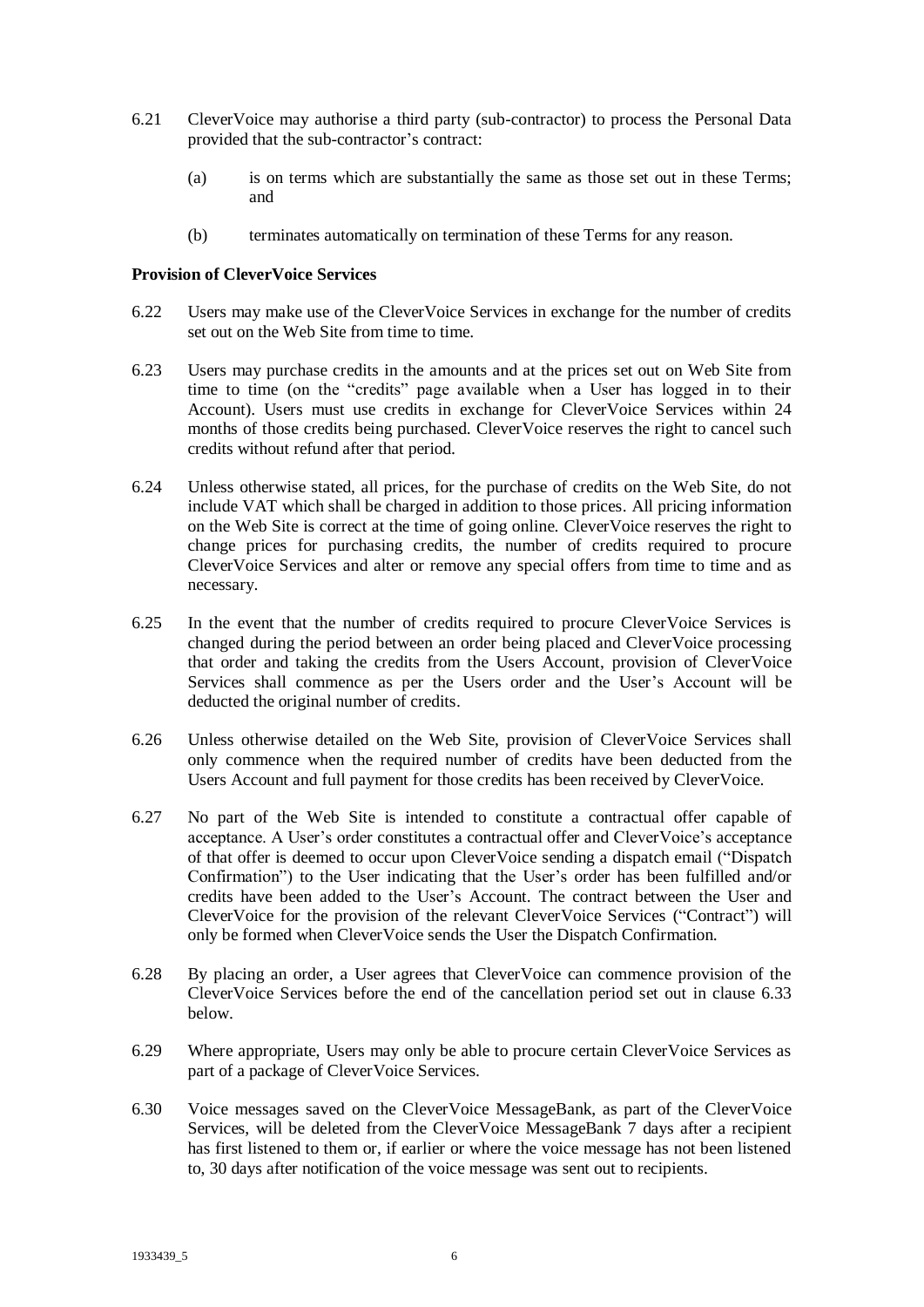- 6.31 CleverVoice shall use its best endeavours to provide the CleverVoice Services with reasonable skill and care.
- 6.32 In the event that CleverVoice Services provided are not in conformity with a User's order and thus incorrect, the User should contact CleverVoice within 10 days, of the error occurring, to inform them of the mistake. CleverVoice will use its reasonable endeavours to ensure that any necessary corrections to the CleverVoice Services provided are made within 7 working days of such contact being made.

#### **Cancellation of Contracts and orders**

- 6.33 If a User is contracting as a consumer, the User may cancel a Contract at any time within seven working days, beginning on the day when the Contract was concluded except where the performance of the Contract has begun with the User's agreement before the end of that cancellation period. By clause 6.28 Users agree to such performance of the Contract.
- 6.34 CleverVoice reserves the right to cancel orders and/or payments for credits for any reason, without stating reasons, prior to commencing provision of the relevant CleverVoice Services or processing the relevant payment.
- 6.35 If orders or payments for credits are cancelled as set out in clause 6.34 above, Users will be refunded any credits, in relation to orders, or monies, in relation to payments for credits.

#### **Termination of Account**

- 6.36 Either CleverVoice or the User may terminate a User's Account at any time and for any reason.
- 6.37 If a User terminates their own Account, CleverVoice will cancel, and not refund the cost of, any credits held in that Account.
- 6.38 If CleverVoice terminates a User's Account:
	- 6.38.1 that User will be notified by email and may be provided with an explanation for the termination. CleverVoice reserves the right to terminate a User's Account without giving reasons; and
	- 6.38.2 subject to clauses 3.5, 6.23 and CleverVoice cancelling credits to the value of any amounts owed by the User to CleverVoice as at termination, any credits in the User's Account will be refunded at the rate at which such credits were purchased by the User.
- 6.39 If a User's Account is terminated for any reason:
	- 6.39.1 The User will immediately pay to CleverVoice all amounts outstanding as at the date of termination;
	- 6.39.2 CleverVoice shall have the right to send an invoice to the User for any amounts as yet uninvoiced and the User shall pay such invoices on receipt;
	- 6.39.3 any current or pending orders or payments on the User's Account will be cancelled and provision of CleverVoice Services will not commence;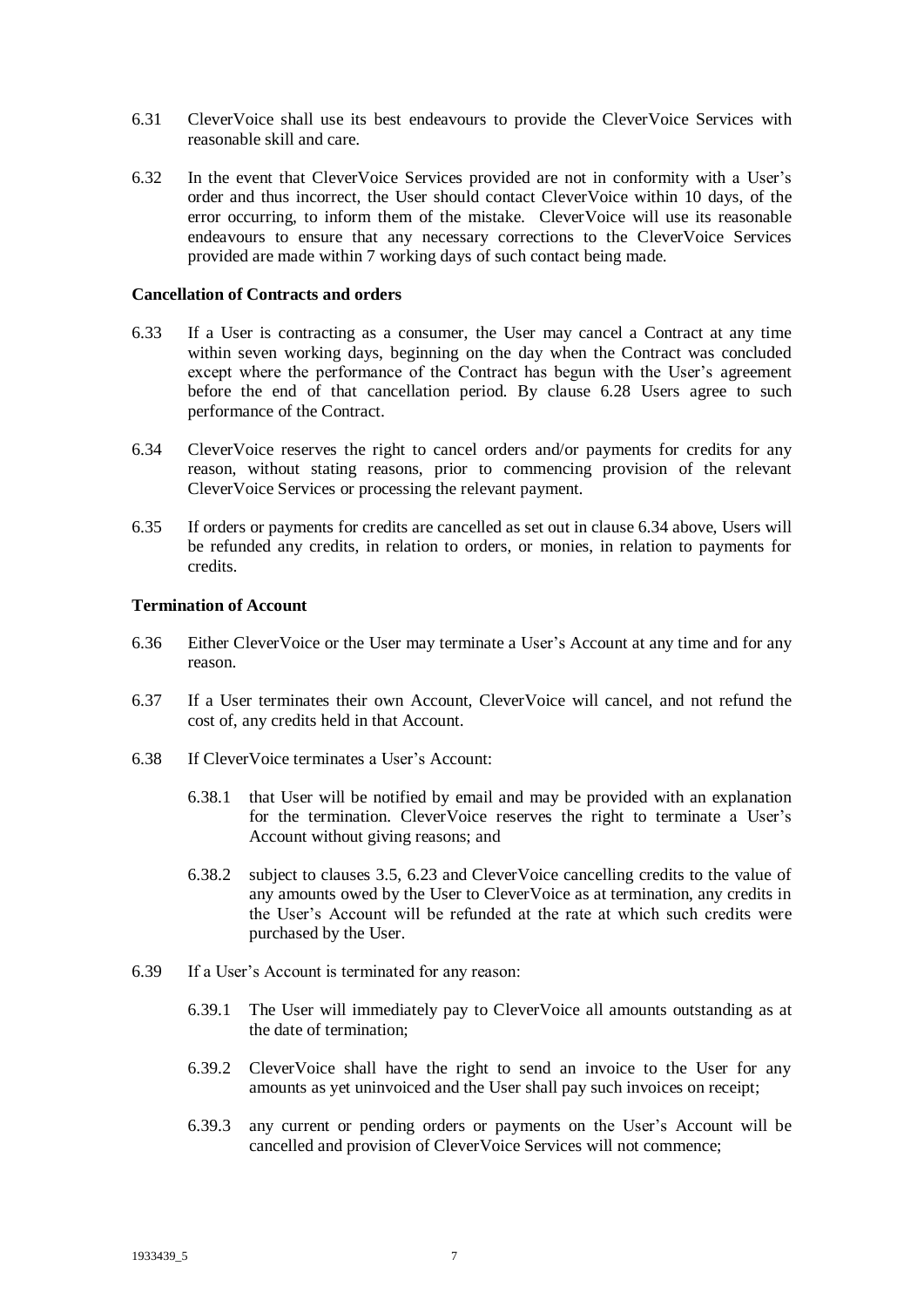6.39.4 any Contracts for CleverVoice Services will be fulfilled, unless the termination relates to a breach of these Terms.

# **7. Limitation on Liability**

- 7.1 Except as expressly stated in clause 7.2:
	- (a) CleverVoice shall not in any circumstances (including, but not limited to, in relation to the Web Site, the Interactive Services or the CleverVoice Services) have any liability for any losses or damages which may be suffered by a User (or any person claiming under or through the User), whether the same are suffered directly or indirectly or are immediate or consequential, and whether the same arise in contract, tort (including negligence) or otherwise howsoever, which fall within any of the following categories:
		- (i) special damage even if CleverVoice was aware of the circumstances in which such special damage could arise;
		- (ii) loss of profits;
		- (iii) loss of anticipated savings;
		- (iv) loss of business opportunity;
		- (v) loss of goodwill;
		- (vi) loss or corruption of data,

provided that this clause 7.1(a) shall not prevent claims for loss of or damage to the User's tangible property that fall within the terms of clause 7.1(b) or any other claims for direct financial loss that are not excluded by any of categories (i) to (vi) inclusive of this clause  $7.1(a)$ ;

- (b) the total liability of CleverVoice, whether in contract, tort (including negligence) or otherwise and whether in connection with these Terms or any collateral contract, shall in no circumstances exceed a sum equal to the nonrefundable amounts received by CleverVoice from the User in the 12 months preceding the act or omission giving rise to the liability; and
- (c) the User agrees that, in using this Web Site and entering into any Contract, either it did not rely on any representations (whether written or oral) of any kind or of any person other that those expressly set out in these Terms or (if it did rely on any representations, whether written or oral, not expressly set out in these Terms) that it shall have no remedy in respect of such representations and (in either case) CleverVoice shall have no liability in any circumstances otherwise than in accordance with the express terms of these Terms.
- 7.2 The exclusions in clause 14.7 and clause 7.1 shall apply to the fullest extent permissible at law, but CleverVoice does not exclude liability for:
	- (a) death or personal injury caused by the negligence of CleverVoice, its officers, employees, contractors or agents;
	- (b) fraud or fraudulent misrepresentation;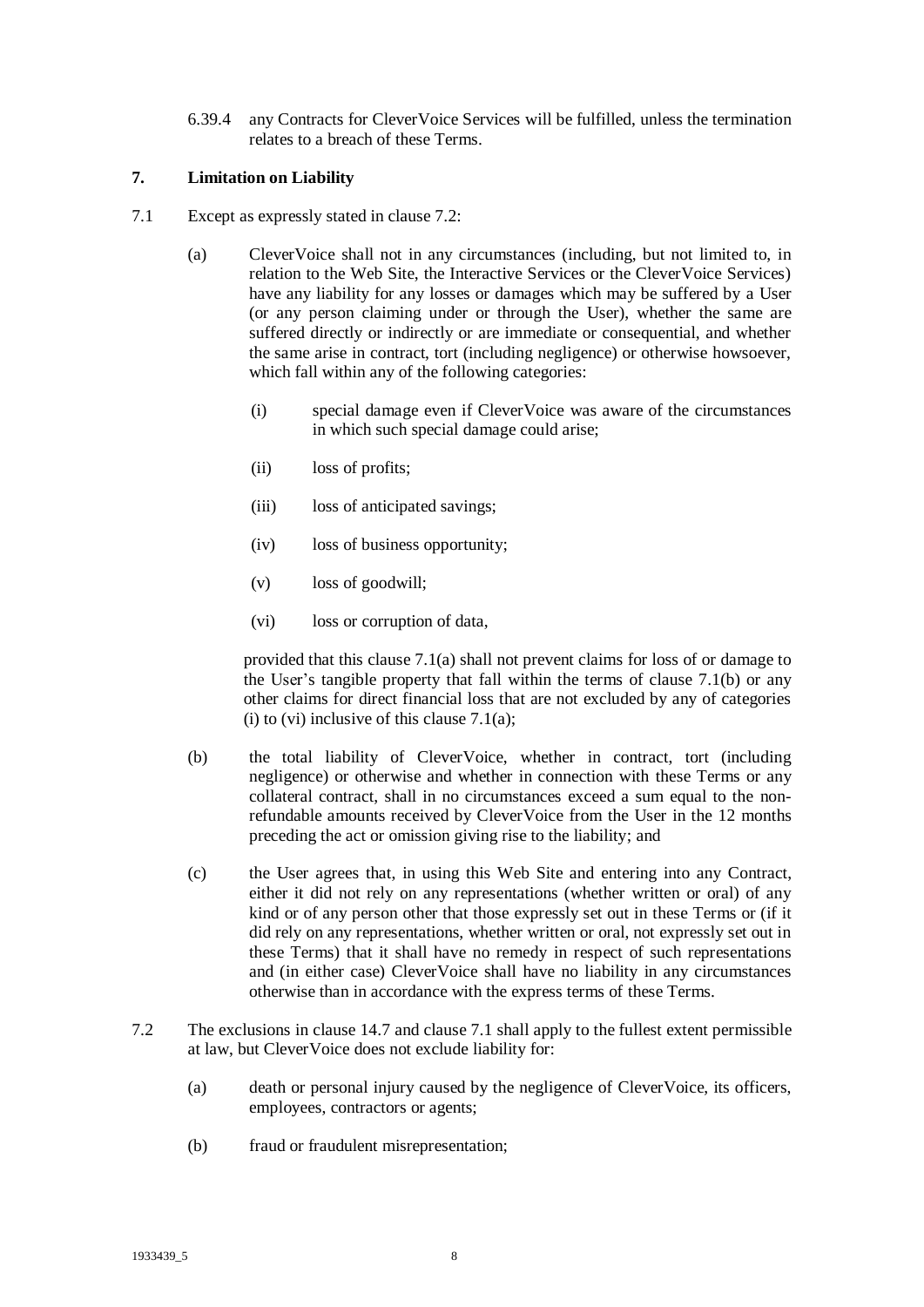- (c) breach of the obligations implied by section 12 of the Sale of Goods Act 1979 or section 2 of the Supply of Goods and Services Act 1982; or
- (d) any other liability which may not be excluded by law.
- 7.3 All dates supplied by CleverVoice for the provision of the CleverVoice Services shall be treated as approximate only. CleverVoice shall not in any circumstances be liable for any loss or damage arising from any delay in provision beyond such approximate dates.
- 7.4 All references to "CleverVoice" in this clause 7 shall, for the purposes of this clause and clause 8 only, be treated as including all employees, subcontractors and suppliers of CleverVoice and its affiliates, all of whom shall have the benefit of the exclusions and limitations of liability set out in this clause, in accordance with clause 8.

### **8. Third party rights**

- 8.1 CleverVoice and the entities referred to in clause 7.4 may enforce the terms of clause 7 subject to and in accordance with this clause 8, these Terms and the Contracts (Rights of Third Parties) Act 1999.
- 8.2 Except as provided in clause 8, a person who is not a party to these Terms shall not have any rights under the Contracts (Rights of Third Parties) Act 1999 to enforce any term of these Terms, but this does not affect any right or remedy of a third party which exists, or is available, apart from that Act.

# **9. Privacy Policy**

9.1 We process information about Users in accordance with our privacy policy <http://www.clevervoice.com/privacy-policy>

By using the Web Site, the Interactive Services or the CleverVoice Services, the User consents to such processing and the User warrants that all data provided by them is accurate.

#### **10. Viruses, hacking and other offences**

- 10.1 Users must not misuse the Web Site by knowingly introducing viruses, trojans, worms, logic bombs or other material which is malicious or technologically harmful. Users must not attempt to gain unauthorised access to the Web Site, the server on which the Web Site is stored or any server, computer or database connected to the Web Site. Users must not attack the Web Site via a denial-of-service attack or a distributed denial-of service attack.
- 10.2 By breaching this provision, a User would commit a criminal offence under the Computer Misuse Act 1990. CleverVoice will report any such breach to the relevant law enforcement authorities and CleverVoice will co-operate with those authorities by disclosing the User's identity to them. In the event of such a breach, the User's right to use the Web Site will cease immediately.
- 10.3 CleverVoice will not be liable for any loss or damage caused by a distributed denial-ofservice attack, viruses or other technologically harmful material that may infect a User's computer equipment, computer programs, data or other proprietary material due to that User's use of the Web Site or to that User's downloading of any material posted on it, or on any website linked to it.

### **11. The Web Site changes regularly**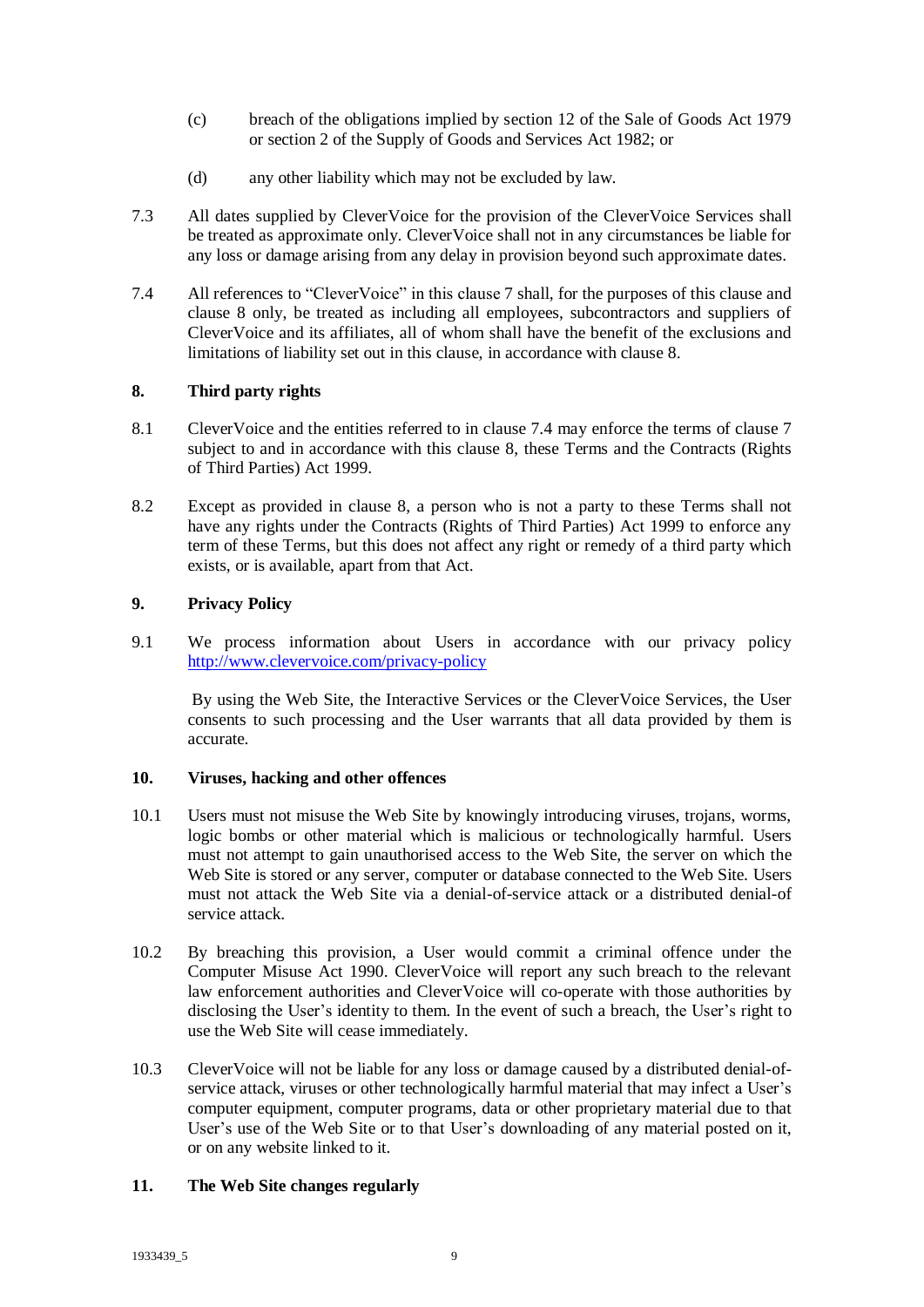11.1 CleverVoice aims to update the Web Site (and the associated Interactive Services and CleverVoice Services) regularly, and may change the Content at any time. If the need arises, CleverVoice may suspend access to the Web Site (and the associated Interactive Services and CleverVoice Services), or close it indefinitely. Any of the Content on the Web Site may be out of date at any given time, and CleverVoice are under no obligation to update such material.

# **12. Links to other web sites**

12.1 Where the Web Site contains links to other web sites and resources provided by third parties, these links are provided for Users information only. Unless expressly stated, CleverVoice (and its affiliates) have no control over the contents of those web sites or resources, and accept no responsibility for them or for any loss or damage that may arise from a User's use of them. The inclusion of a link to another web site on this Web Site does not imply any endorsement of the web sites themselves or of those in control of them.

### **13. Links to this Web Site**

- 13.1 Users wishing to place a link to this Web Site on other web sites may do so only to the home page of the Web Site, www.clevervoice.com, without prior permission, provided that the User does so in a way that is fair and legal and does not damage CleverVoice's reputation or take advantage of it, but the User must not establish a link in such a way as to suggest any form of association, approval or endorsement on CleverVoice's part where none exists.
- 13.2 Deep linking (i.e. links to specific pages within the Web Site) requires the express permission of CleverVoice. To find out more please contact us by email at: info@clevervoice.com.
- 13.3 Users must not establish links from any web sites that are not owned by them.
- 13.4 CleverVoice reserve the right to withdraw linking permission without notice. The web site from which the User is linking must comply in all respects with the content standards set out in CleverVoice's acceptable use policy <http://www.clevervoice.com/usage-policy>

# **14. Warranties**

- 14.1 CleverVoice does not warrant that the use of the Web Site, Interactive Services or CleverVoice Services will be uninterrupted or error-free.
- 14.2 The User accepts responsibility for the selection of the Web Site, Interactive Services or CleverVoice Services to achieve its intended results and acknowledges that the Web Site, Interactive Services or CleverVoice Services have not been developed to meet the individual requirements of the User.
- 14.3 CleverVoice makes no warranty or representation that the Web Site will be compatible with all systems, that it will be secure and that all information provided will be accurate.
- 14.4 CleverVoice make no guarantee of any specific results from the use of the Interactive Services or the CleverVoice Services.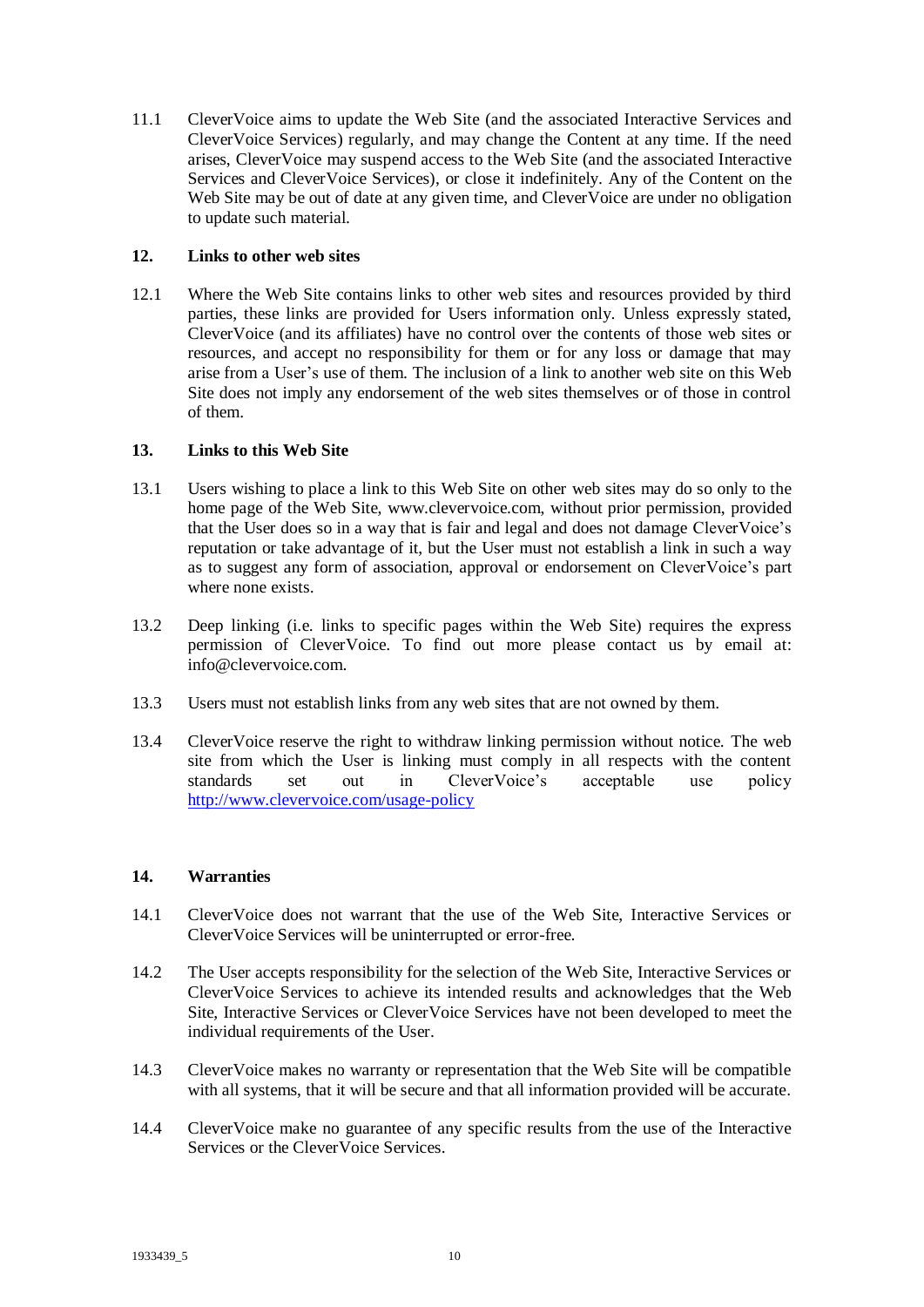- 14.5 No part of this Web Site is intended to constitute a contractual offer capable of acceptance.
- 14.6 The Web Site, Interactive Services and CleverVoice Services are provided "as is" and on an "as available" basis.
- 14.7 To the extent allowed by applicable law, all other conditions, warranties or other terms which might have effect between the parties or be implied or incorporated into these Terms or any collateral contract, whether by statute, common law or otherwise, are hereby excluded, including the implied conditions, warranties or other terms as to satisfactory quality, fitness for purpose or the use of reasonable skill and care.

#### **15. Force Majeure**

- 15.1 CleverVoice will not be liable or responsible for any failure to perform, or delay in performance of, any of their obligations under a Contract or these Terms (including in relation to the Web Site, Interactive Services or CleverVoice Services) that is caused by events outside their reasonable control ("Force Majeure Event").
- 15.2 A Force Majeure Event includes any act, event, non-happening, omission or accident beyond CleverVoice's reasonable control and includes in particular (without limitation) the following:
	- (a) strikes, lock-outs or other industrial action;
	- (b) civil commotion, riot, invasion, terrorist attack or threat of terrorist attack, war (whether declared or not) or threat or preparation for war;
	- (c) fire, explosion, storm, flood, earthquake, subsidence, epidemic or other natural disaster;
	- (d) impossibility of the use of railways, shipping, aircraft, motor transport or other means of public or private transport;
	- (e) impossibility of the use of public or private telecommunications networks, ISP equipment failure, host equipment failure or power failure;
	- (f) the acts, decrees, legislation, regulations or restrictions of any government; and
	- (g) pandemic or epidemic.

### **16. Changes to these Terms**

- 16.1 CleverVoice have the right to revise and amend these Terms from time to time to reflect changes in market conditions affecting CleverVoice's business, changes in technology, changes in payment methods, changes in relevant laws and regulatory requirements and changes in CleverVoice's system's capabilities.
- 16.2 Users will be subject to the policies and Terms in force at the time that they make use of the Web Site or Interactive Services or order any CleverVoice Services, unless any change to those policies or these Terms is required to be made by law or governmental authority (in which case it will apply to orders previously placed by the User), or if CleverVoice notify the User of the change to those policies or these Terms before they send the User the Dispatch Confirmation (in which case CleverVoice have the right to assume that the User has accepted the change to the Terms, unless the User notifies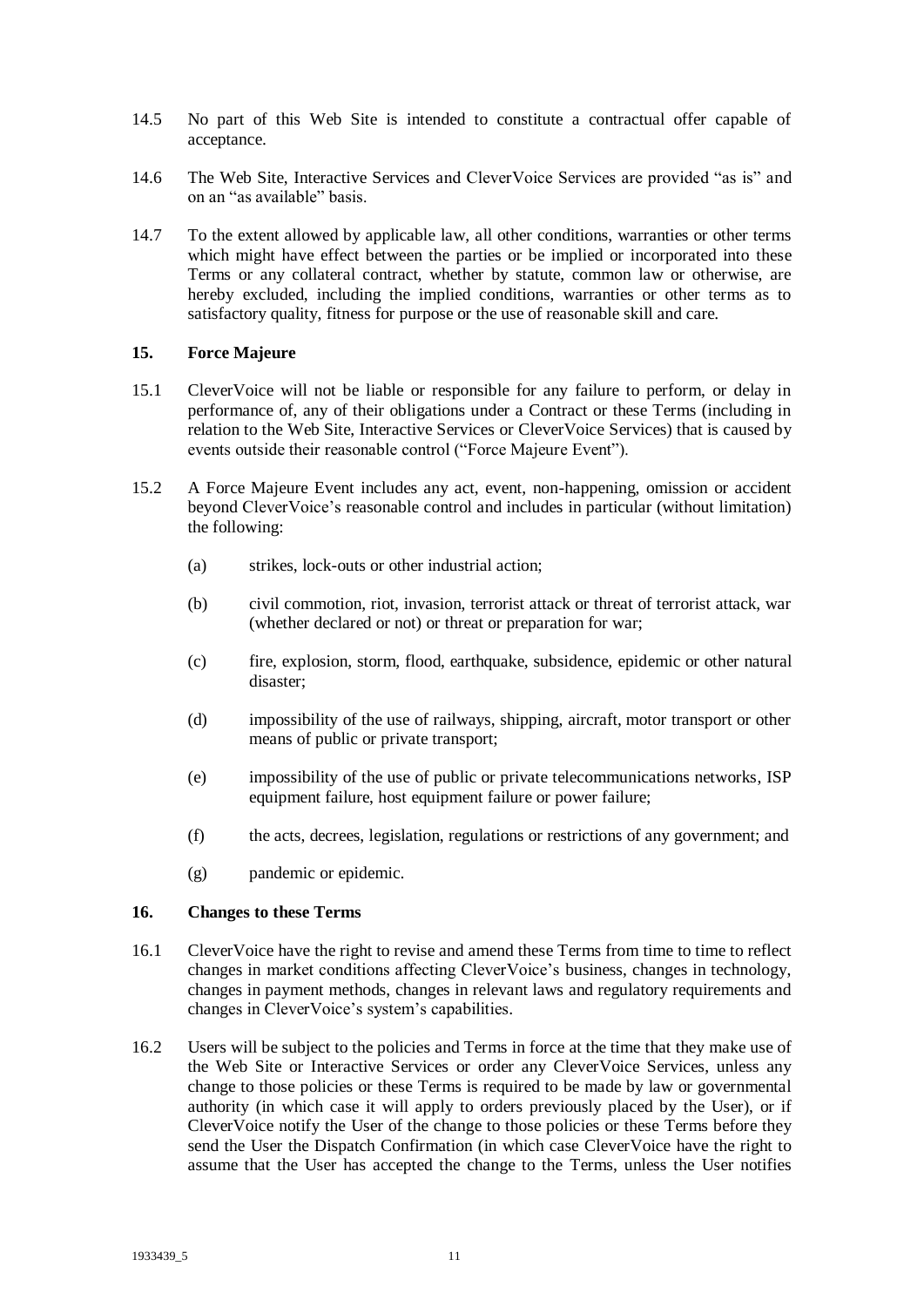CleverVoice to the contrary within seven working days of receipt by the User of the Dispatch Confirmation).

### **17. No Waiver**

- 17.1 If CleverVoice fail, at any time, to insist upon strict performance of any of the User's obligations under a Contract or any of these Terms, or if CleverVoice fail to exercise any of the rights or remedies to which they are entitled under the Contract or these Terms, this will not constitute a waiver of such rights or remedies and will not relieve the User from compliance with such obligations.
- 17.2 A waiver by CleverVoice of any default will not constitute a waiver of any subsequent default.
- 17.3 No waiver by CleverVoice of any of these Terms will be effective unless it is expressly stated to be a waiver and is communicated to the User in writing in accordance with clause 18 below.

# **18. Notices**

- 18.1 All notices given by a User to CleverVoice must be given to Clever Voice Limited at info@clevervoice or 12 Centrus, 7 Felsham Road, Putney, London SW15 1AX. CleverVoice may give notice to a User at either the e-mail or postal address the User provided to CleverVoice when placing an order or creating an Account, or in any of the ways specified in clause 18.2 below. Notice will be deemed received and properly served immediately when posted on the Web Site, on the day an e-mail is sent (if a working day) or on the next working day (if the e-mail is not sent on a working day), or three days after the date of posting of any letter. In proving the service of any notice, it will be sufficient to prove, in the case of a letter, that such letter was properly addressed, stamped and placed in the post and, in the case of an e-mail, that such e-mail was sent to the specified e-mail address of the addressee.
- 18.2 Applicable laws require that some of the information or communications CleverVoice send to Users should be in writing. When using the Web Site, Users accept that communication with CleverVoice will be mainly electronic. CleverVoice will contact Users by e-mail or provide Users with information by posting notices on the Web Site. For contractual purposes, Users agree to this electronic means of communication and Users acknowledge that all contracts, notices, information and other communications that CleverVoice provide to Users electronically comply with any legal requirement that such communications be in writing. This condition does not affect your statutory rights.

# **19. Trade marks**

19.1 "CleverVoice" and "Clever Voice" are trade marks of Clever Voice Limited and are pending registration in the UK.

#### **20. Law and Jurisdiction**

- 20.1 The English courts will have exclusive jurisdiction over any claim arising from, or related to, a visit to the Web Site and/or the use of the Interactive Services or the CleverVoice Services.
- 20.2 These Terms and any dispute or claim arising out of or in connection with them or their subject matter or formation (including non-contractual disputes or claims) shall be governed by and construed in accordance with the law of England and Wales.